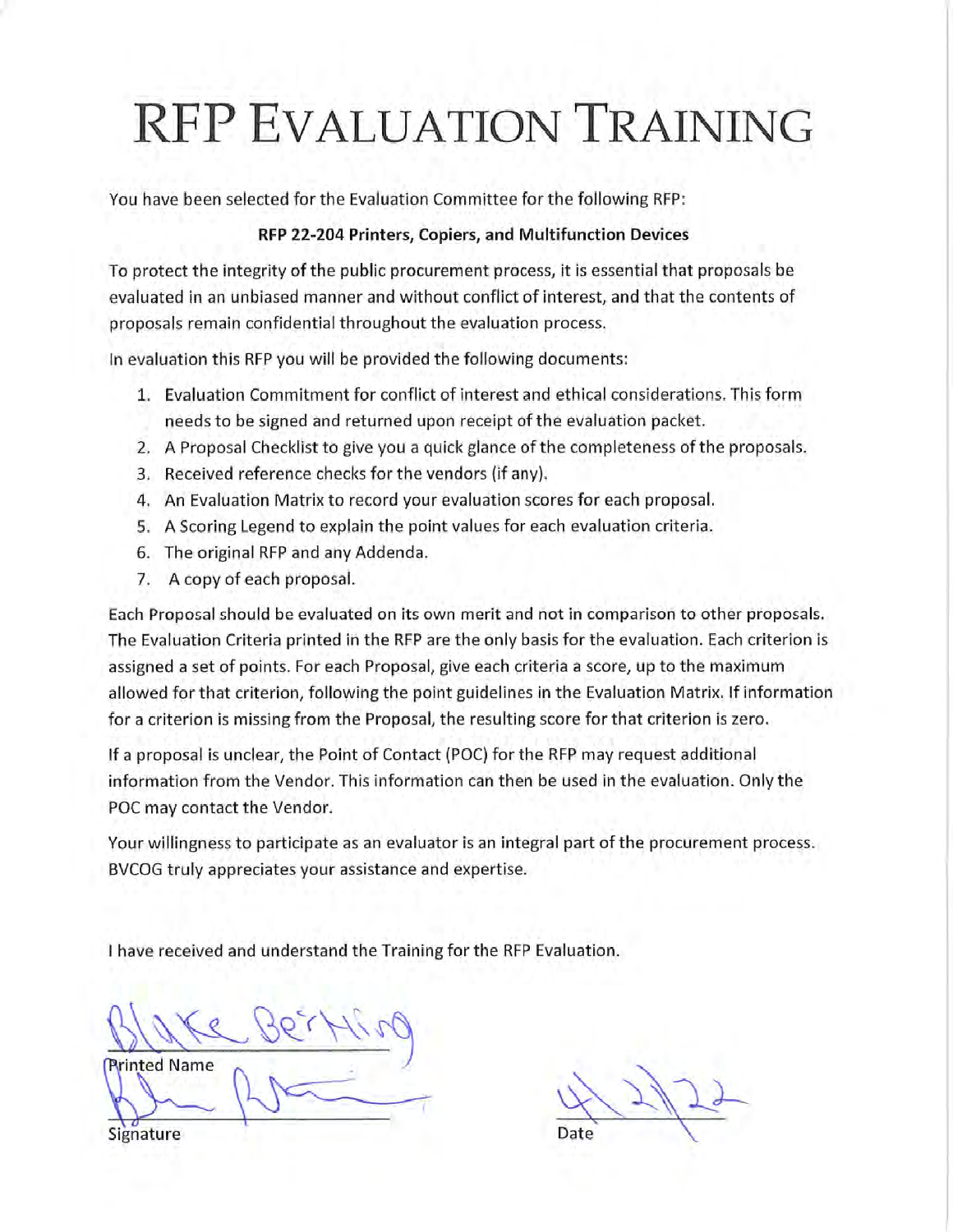### RFP 22-204 PRINTERS, COPIERS, AND MULTIFUNCTION **DEVICES**

As a member of the Evaluation Committee, you agree to abide by the following guidelines:

- Do not inform anyone outside of Brazos Valley Council of Governments (BVCOG) that you are a voting member for this RFP. Do not divulge the names of any other voting members outside of BVCOG.
- . Do not communicate with any of the Offerors except in a formal meeting scheduled by the **BVCOG Purchasing Director.**
- Keep the proposals, notes, and evaluation forms secure and confidential.
- Do not disclose any scoring information.
- Do not disclose any proposal until the final contract is executed.
- Do not accept from anyone any benefit, financial or otherwise, as consideration for your evaluation of any proposal.

A conflict of interest or the appearance of a conflict of interest may occur if you are directly or indirectly involved with an organization that has submitted a proposal for evaluation. I certify that I, and to the best of my knowledge, members of my immediate family:

- Are not current or former employees of any of the Offerors, and are not under 1. consideration for employment with any of the Offerors.
- Are not directors, officers, owners, partners, agents, or representatives of any of the  $2.$ Offerors.
- Do not hold any stock or any financial interest in any of the Offerors. 3.
- Do not have a relationship with someone who has a personal interest in the proposal. This 4. includes any affiliation or relationship by marriage or through family membership, any business or professional partnership, close personal friendship, or any other relationship that you think might tend to affect your objectivity or judgment or may give an appearance of impropriety to someone viewing it from the outside the relationship.

I understand that my obligations under this certification are of a continuing nature. I will immediately notify the BVCOG Purchasing Director if at any time during the RFP process I encounter circumstances where my participation might result in a real, apparent, or potential conflict.

**Printed Name** 

Signature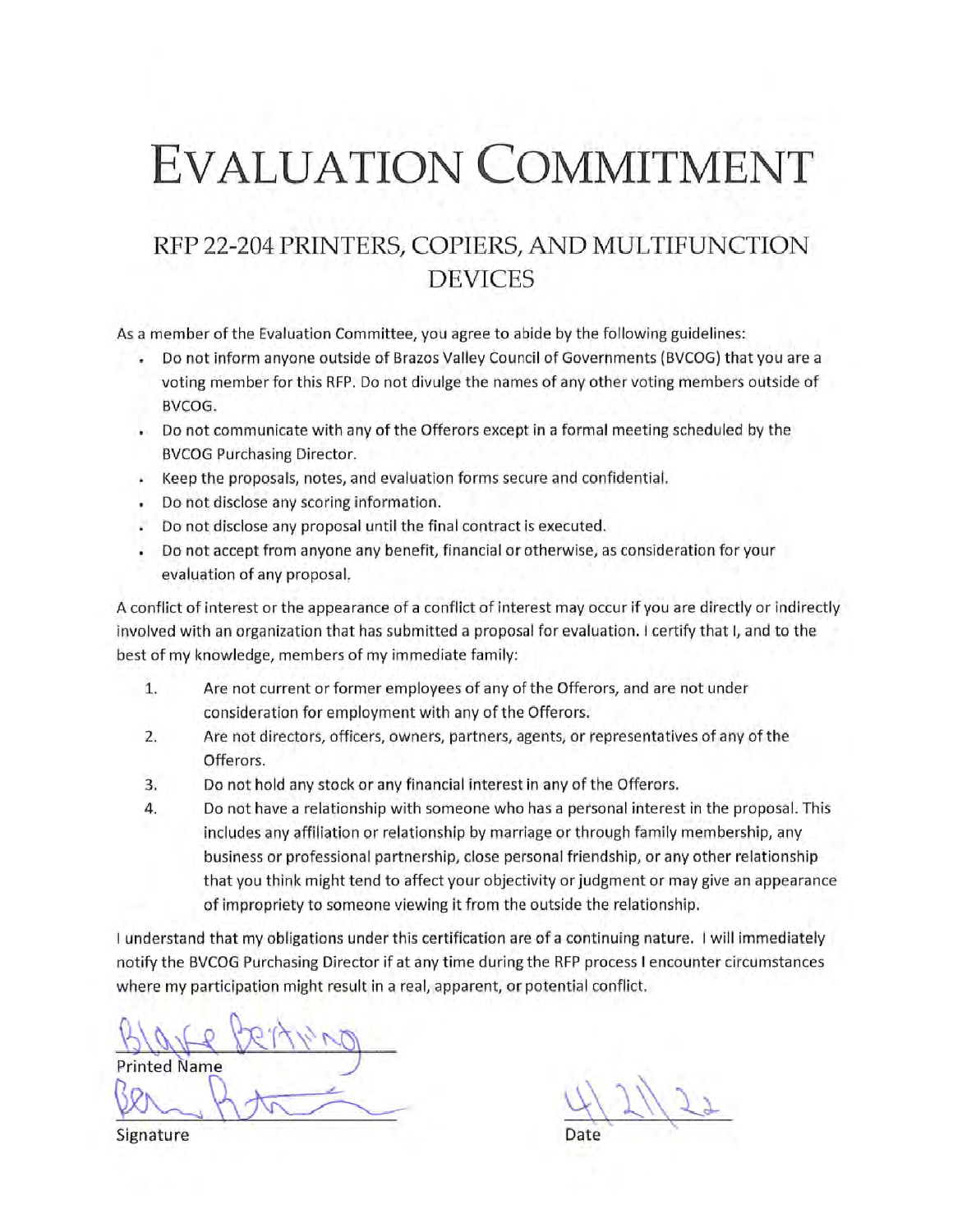You have been selected for the Evaluation Committee for the following RFP:

#### RFP 22-204 Printers, Copiers, and Multifunction Devices

To protect the integrity of the public procurement process, it is essential that proposals be evaluated in an unbiased manner and without conflict of interest, and that the contents of proposals remain confidential throughout the evaluation process.

In evaluation this RFP you will be provided the following documents:

- 1. Evaluation Commitment for conflict of interest and ethical considerations. This form needs to be signed and returned upon receipt of the evaluation packet.
- 2. A Proposal Checklist to give you a quick glance of the completeness of the proposals.
- 3. Received reference checks for the vendors (if any).
- 4. An Evaluation Matrix to record your evaluation scores for each proposal.
- 5. A Scoring Legend to explain the point values for each evaluation criteria.
- 6. The original RFP and any Addenda.
- 7. A copy of each proposal.

Each Proposal should be evaluated on its own merit and not in comparison to other proposals. The Evaluation Criteria printed in the RFP are the only basis for the evaluation. Each criterion is assigned a set of points. For each Proposal, give each criteria a score, up to the maximum allowed for that criterion, following the point guidelines in the Evaluation Matrix. If information for a criterion is missing from the Proposal, the resulting score for that criterion is zero.

If a proposal is unclear, the Point of Contact (POC) for the RFP may request additional information from the Vendor. This information can then be used in the evaluation. Only the POC may contact the Vendor.

Your willingness to participate as an evaluator is an integral part of the procurement process. BVCOG truly appreciates your assistance and expertise.

I have received and understand the Training for the RFP Evaluation.

Burbara Clonmons<br>Printed Name<br>Carliara Clemmons

Wood of

Signature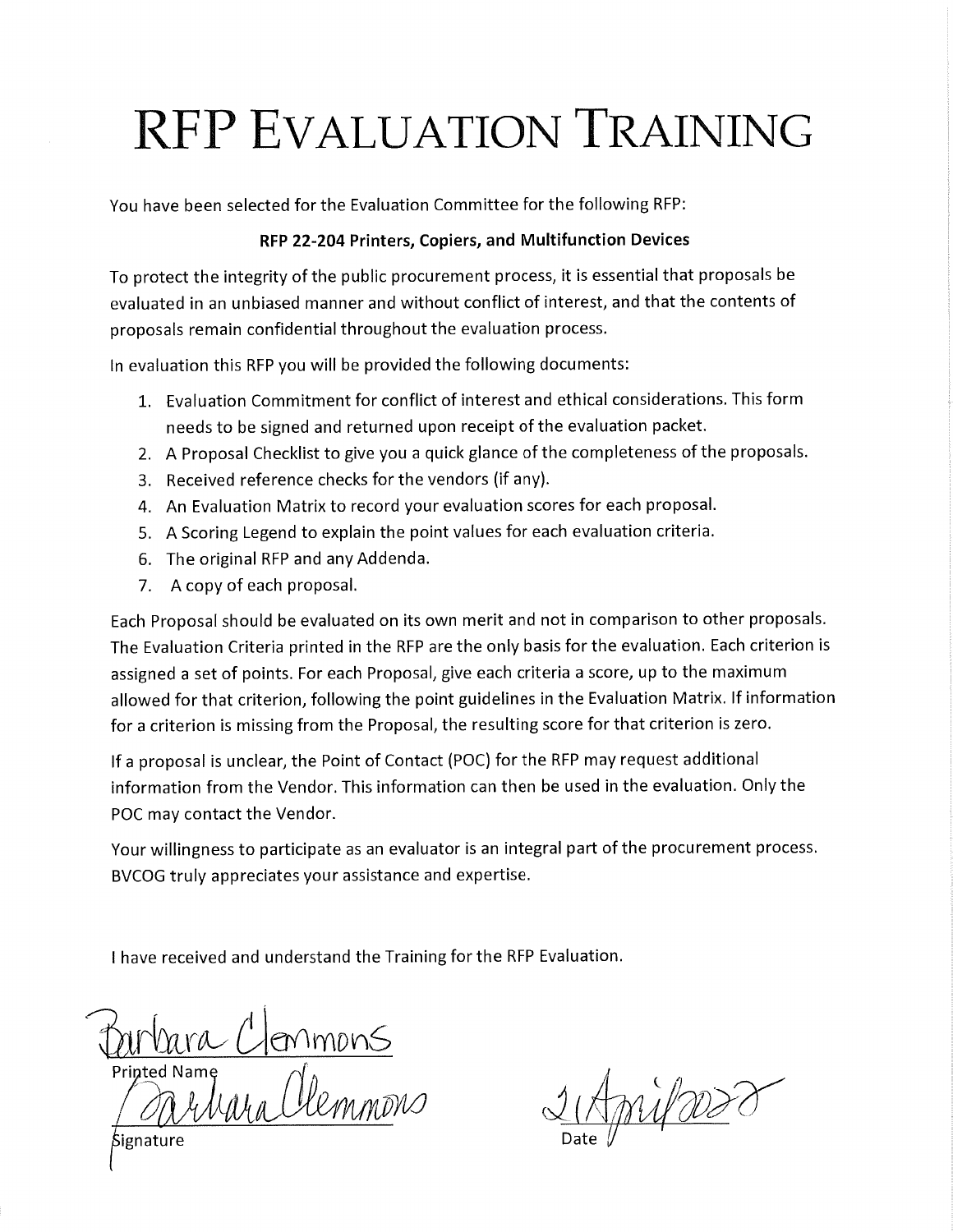### RFP 22-204 PRINTERS, COPIERS, AND MULTIFUNCTION **DEVICES**

As a member of the Evaluation Committee, you agree to abide by the following guidelines:

- Do not inform anyone outside of Brazos Valley Council of Governments (BVCOG) that you are a voting member for this RFP. Do not divulge the names of any other voting members outside of BVCOG.
- Do not communicate with any of the Offerors except in a formal meeting scheduled by the **BVCOG Purchasing Director.**
- Keep the proposals, notes, and evaluation forms secure and confidential.
- Do not disclose any scoring information.
- Do not disclose any proposal until the final contract is executed.  $\ddot{\phantom{0}}$
- Do not accept from anyone any benefit, financial or otherwise, as consideration for your evaluation of any proposal.

A conflict of interest or the appearance of a conflict of interest may occur if you are directly or indirectly involved with an organization that has submitted a proposal for evaluation. I certify that I, and to the best of my knowledge, members of my immediate family:

- 1. Are not current or former employees of any of the Offerors, and are not under consideration for employment with any of the Offerors.
- $2.$ Are not directors, officers, owners, partners, agents, or representatives of any of the Offerors.
- 3. Do not hold any stock or any financial interest in any of the Offerors.
- 4. Do not have a relationship with someone who has a personal interest in the proposal. This includes any affiliation or relationship by marriage or through family membership, any business or professional partnership, close personal friendship, or any other relationship that you think might tend to affect your objectivity or judgment or may give an appearance of impropriety to someone viewing it from the outside the relationship.

I understand that my obligations under this certification are of a continuing nature. I will immediately notify the BVCOG Purchasing Director if at any time during the RFP process I encounter circumstances where my participation might result in a real, apparent, or potential conflict.

Clemnons

milovar

Signature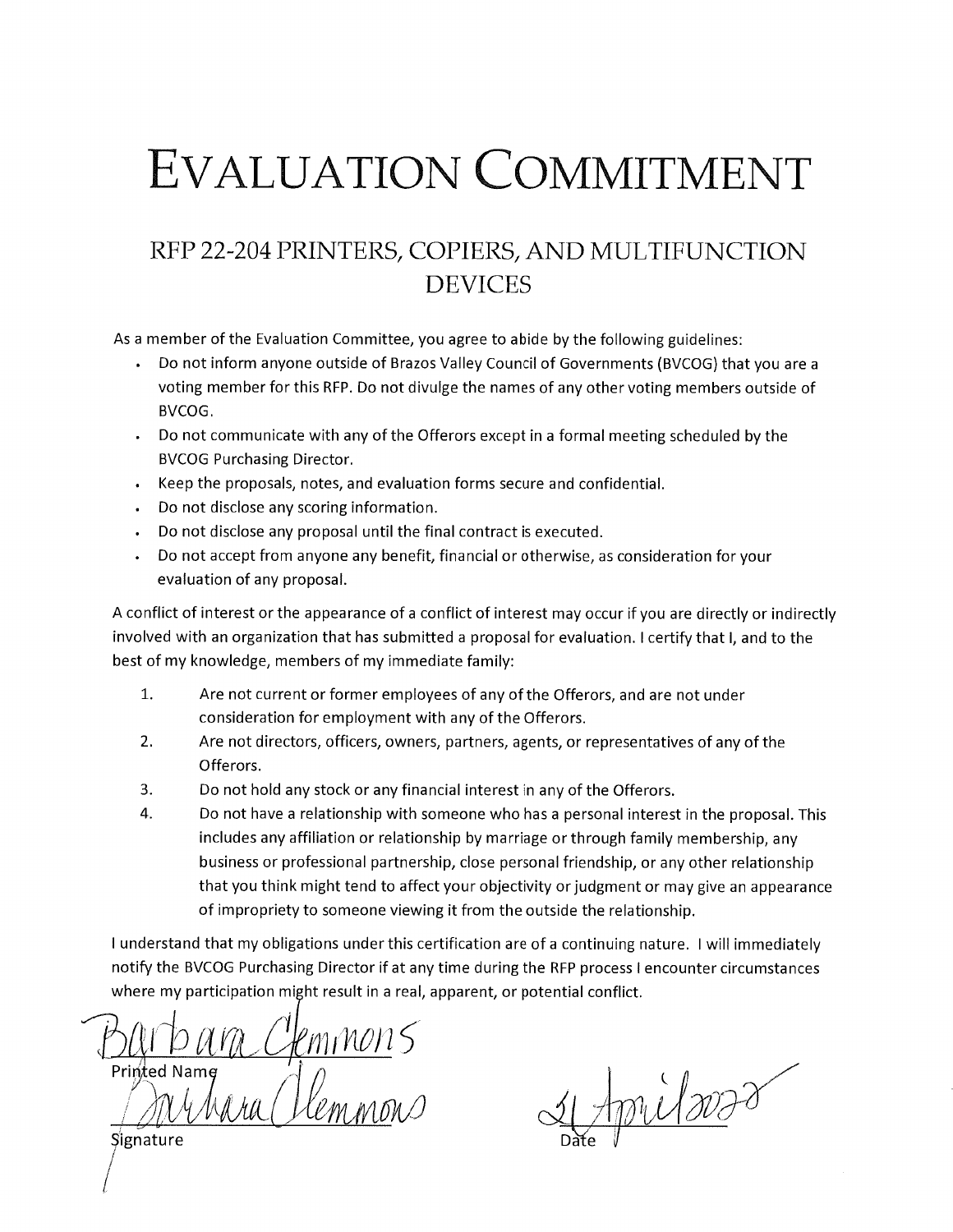You have been selected for the Evaluation Committee for the following RFP:

#### RFP 22-204 Printers, Copiers, and Multifunction Devices

To protect the integrity of the public procurement process, it is essential that proposals be evaluated in an unbiased manner and without conflict of interest, and that the contents of proposals remain confidential throughout the evaluation process.

In evaluation this RFP you will be provided the following documents:

- 1. Evaluation Commitment for conflict of interest and ethical considerations. This form needs to be signed and returned upon receipt of the evaluation packet.
- 2. A Proposal Checklist to give you a quick glance of the completeness of the proposals.
- 3. Received reference checks for the vendors (if any).
- 4. An Evaluation Matrix to record your evaluation scores for each proposal.
- 5. A Scoring Legend to explain the point values for each evaluation criteria.
- 6. The original RFP and any Addenda.
- 7. A copy of each proposal.

Each Proposal should be evaluated on its own merit and not in comparison to other proposals. The Evaluation Criteria printed in the RFP are the only basis for the evaluation. Each criterion is assigned a set of points. For each Proposal, give each criteria a score, up to the maximum allowed for that criterion, following the point guidelines in the Evaluation Matrix. If information for a criterion is missing from the Proposal, the resulting score for that criterion is zero.

If a proposal is unclear, the Point of Contact (POC) for the RFP may request additional information from the Vendor. This information can then be used in the evaluation. Only the POC may contact the Vendor.

Your willingness to participate as an evaluator is an integral part of the procurement process. BVCOG truly appreciates your assistance and expertise.

Cagan Baldree<br>Printed Name<br>Cagan Buhla

<u>4.21.2022</u>

Date: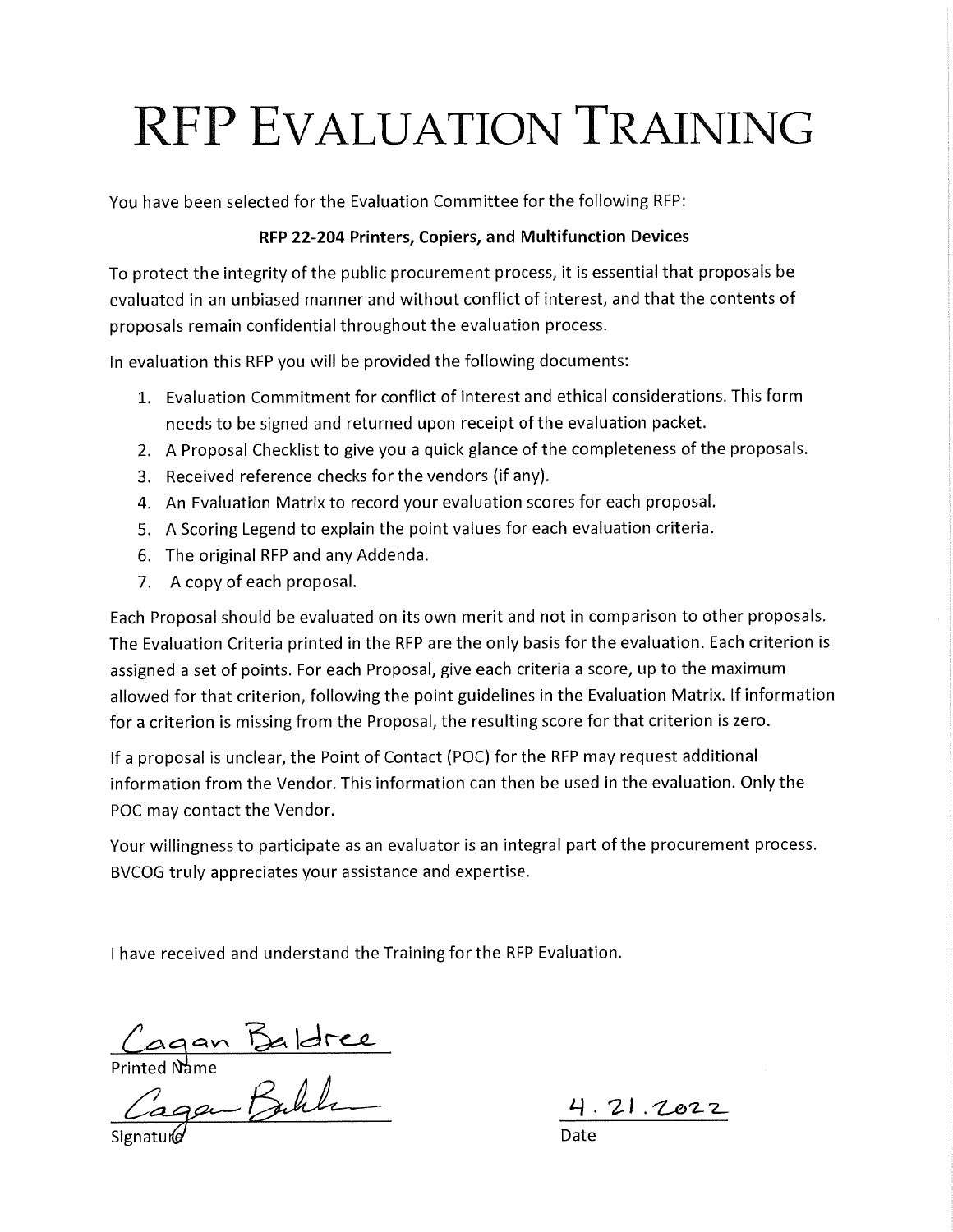### RFP 22-204 PRINTERS, COPIERS, AND MULTIFUNCTION **DEVICES**

As a member of the Evaluation Committee, you agree to abide by the following guidelines:

- Do not inform anyone outside of Brazos Valley Council of Governments (BVCOG) that you are a voting member for this RFP. Do not divulge the names of any other voting members outside of BVCOG.
- Do not communicate with any of the Offerors except in a formal meeting scheduled by the  $\bullet$ **BVCOG Purchasing Director.**
- Keep the proposals, notes, and evaluation forms secure and confidential.
- Do not disclose any scoring information.
- Do not disclose any proposal until the final contract is executed.
- Do not accept from anyone any benefit, financial or otherwise, as consideration for your  $\ddot{\phantom{a}}$ evaluation of any proposal.

A conflict of interest or the appearance of a conflict of interest may occur if you are directly or indirectly involved with an organization that has submitted a proposal for evaluation. I certify that I, and to the best of my knowledge, members of my immediate family:

- $1.$ Are not current or former employees of any of the Offerors, and are not under consideration for employment with any of the Offerors.
- $2.$ Are not directors, officers, owners, partners, agents, or representatives of any of the Offerors.
- $3.$ Do not hold any stock or any financial interest in any of the Offerors.
- $\overline{4}$ . Do not have a relationship with someone who has a personal interest in the proposal. This includes any affiliation or relationship by marriage or through family membership, any business or professional partnership, close personal friendship, or any other relationship that you think might tend to affect your objectivity or judgment or may give an appearance of impropriety to someone viewing it from the outside the relationship.

I understand that my obligations under this certification are of a continuing nature. I will immediately notify the BVCOG Purchasing Director if at any time during the RFP process I encounter circumstances where my participation might result in a real, apparent, or potential conflict.

Cagan Baldree<br>Printed Name<br>Cagan Dubu

4.21.2022

Date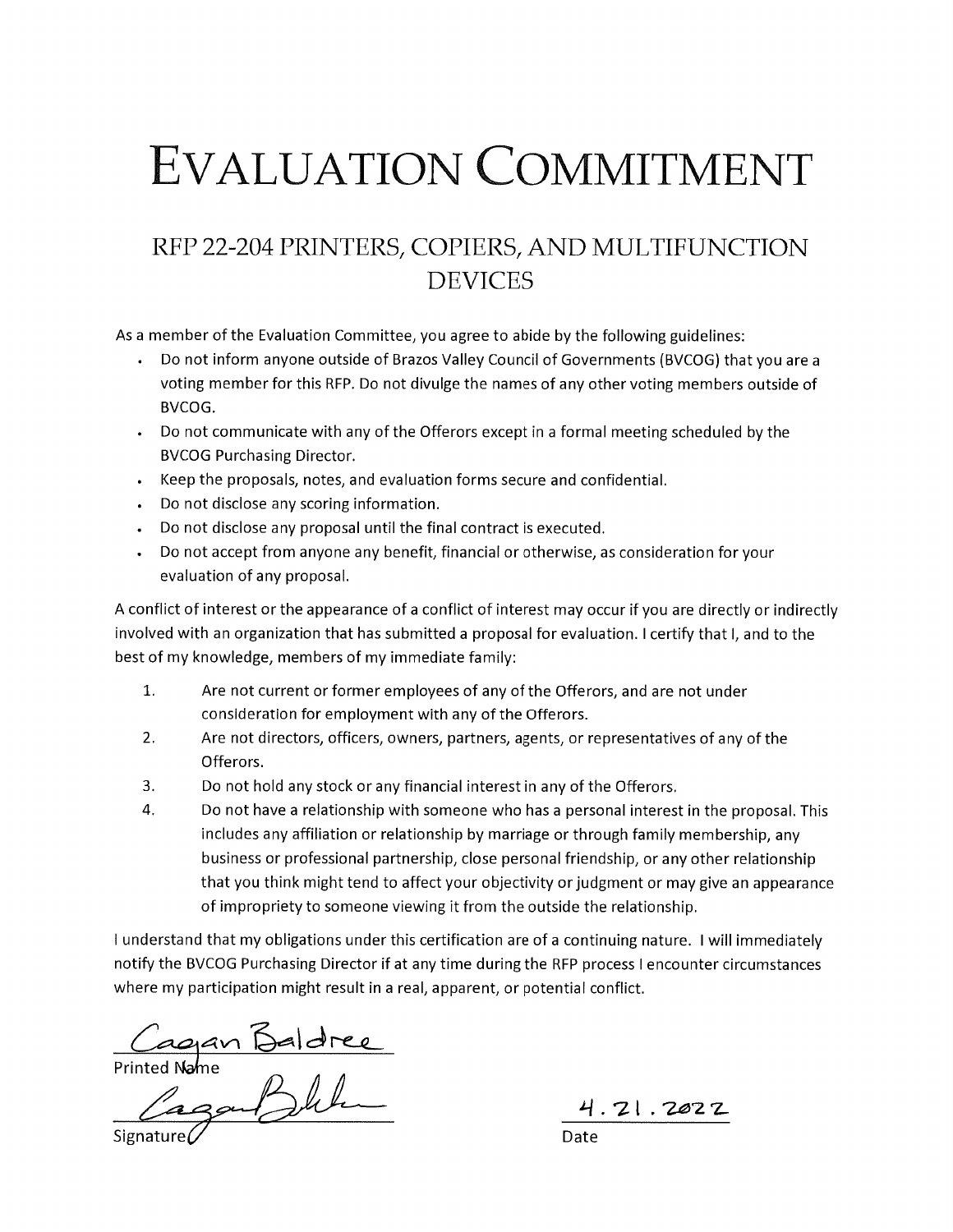You have been selected for the Evaluation Committee for the following RFP:

#### RFP 22-204 Printers, Copiers, and Multifunction Devices

To protect the integrity of the public procurement process, it is essential that proposals be evaluated in an unbiased manner and without conflict of interest, and that the contents of proposals remain confidential throughout the evaluation process.

In evaluation this RFP you will be provided the following documents:

- 1. Evaluation Commitment for conflict of interest and ethical considerations. This form needs to be signed and returned upon receipt of the evaluation packet.
- 2. A Proposal Checklist to give you a quick glance of the completeness of the proposals.
- 3. Received reference checks for the vendors (if any).
- 4. An Evaluation Matrix to record your evaluation scores for each proposal.
- 5. A Scoring Legend to explain the point values for each evaluation criteria.
- 6. The original RFP and any Addenda.
- 7. A copy of each proposal.

Each Proposal should be evaluated on its own merit and not in comparison to other proposals. The Evaluation Criteria printed in the RFP are the only basis for the evaluation. Each criterion is assigned a set of points. For each Proposal, give each criteria a score, up to the maximum allowed for that criterion, following the point guidelines in the Evaluation Matrix. If information for a criterion is missing from the Proposal, the resulting score for that criterion is zero.

If a proposal is unclear, the Point of Contact (POC) for the RFP may request additional information from the Vendor. This information can then be used in the evaluation. Only the POC may contact the Vendor.

Your willingness to participate as an evaluator is an integral part of the procurement process. BVCOG truly appreciates your assistance and expertise.

 $S<sub>usan</sub> Lighffoof  
Printed Name  
 $Lighffoof$$ 

 $4 - 21 - 22$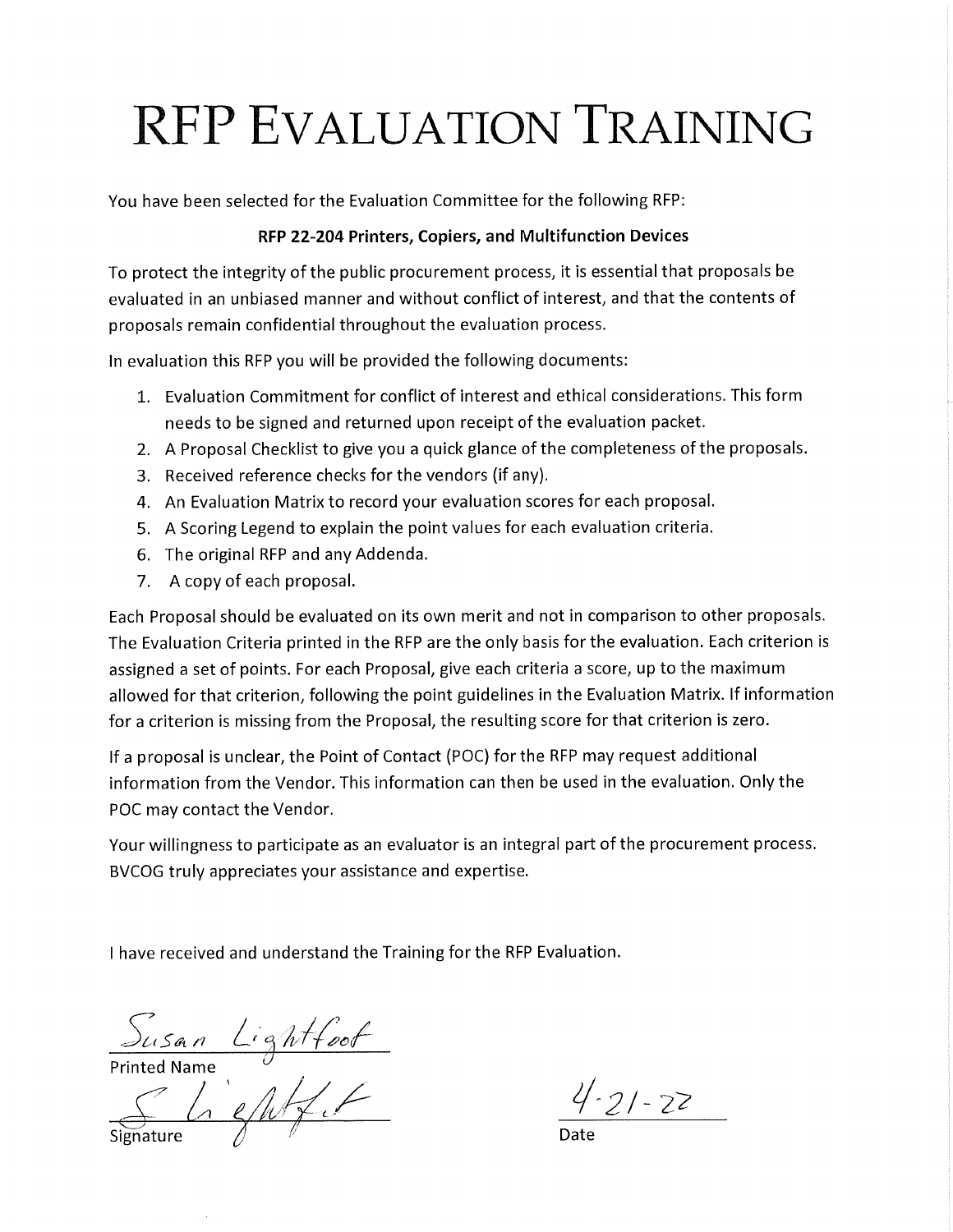### RFP 22-204 PRINTERS, COPIERS, AND MULTIFUNCTION **DEVICES**

As a member of the Evaluation Committee, you agree to abide by the following guidelines:

- Do not inform anyone outside of Brazos Valley Council of Governments (BVCOG) that you are a voting member for this RFP. Do not divulge the names of any other voting members outside of BVCOG.
- Do not communicate with any of the Offerors except in a formal meeting scheduled by the **BVCOG Purchasing Director.**
- Keep the proposals, notes, and evaluation forms secure and confidential.
- Do not disclose any scoring information.
- Do not disclose any proposal until the final contract is executed.  $\sim$
- Do not accept from anyone any benefit, financial or otherwise, as consideration for your evaluation of any proposal.

A conflict of interest or the appearance of a conflict of interest may occur if you are directly or indirectly involved with an organization that has submitted a proposal for evaluation. I certify that I, and to the best of my knowledge, members of my immediate family:

- 1. Are not current or former employees of any of the Offerors, and are not under consideration for employment with any of the Offerors.
- $2.$ Are not directors, officers, owners, partners, agents, or representatives of any of the Offerors.
- 3. Do not hold any stock or any financial interest in any of the Offerors.
- $\overline{4}$ . Do not have a relationship with someone who has a personal interest in the proposal. This includes any affiliation or relationship by marriage or through family membership, any business or professional partnership, close personal friendship, or any other relationship that you think might tend to affect your objectivity or judgment or may give an appearance of impropriety to someone viewing it from the outside the relationship.

I understand that my obligations under this certification are of a continuing nature. I will immediately notify the BVCOG Purchasing Director if at any time during the RFP process I encounter circumstances where my participation might result in a real, apparent, or potential conflict.

Susan Lientfoot<br>nted Name<br>Shientfoot

 $4 - 21 - 22$ 

Date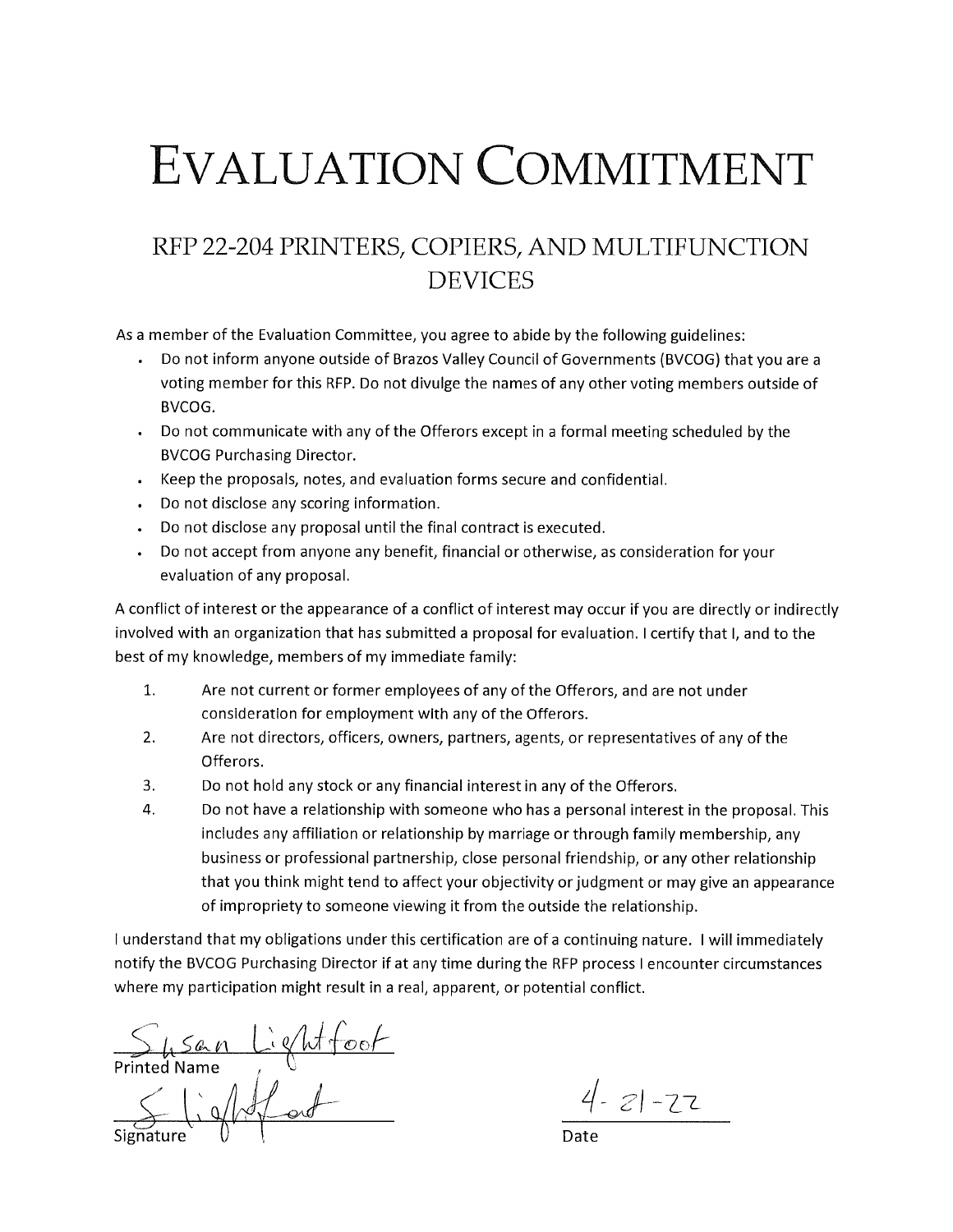You have been selected for the Evaluation Committee for the following RFP:

#### RFP 22-204 Printers, Copiers, and Multifunction Devices

To protect the integrity of the public procurement process, it is essential that proposals be evaluated in an unbiased manner and without conflict of interest, and that the contents of proposals remain confidential throughout the evaluation process.

In evaluation this RFP you will be provided the following documents:

- 1. Evaluation Commitment for conflict of interest and ethical considerations. This form needs to be signed and returned upon receipt of the evaluation packet.
- 2. A Proposal Checklist to give you a quick glance of the completeness of the proposals.
- 3. Received reference checks for the vendors (if any).
- 4. An Evaluation Matrix to record your evaluation scores for each proposal.
- 5. A Scoring Legend to explain the point values for each evaluation criteria.
- 6. The original RFP and any Addenda.
- 7. A copy of each proposal.

Each Proposal should be evaluated on its own merit and not in comparison to other proposals. The Evaluation Criteria printed in the RFP are the only basis for the evaluation. Each criterion is assigned a set of points. For each Proposal, give each criteria a score, up to the maximum allowed for that criterion, following the point guidelines in the Evaluation Matrix. If information for a criterion is missing from the Proposal, the resulting score for that criterion is zero.

If a proposal is unclear, the Point of Contact (POC) for the RFP may request additional information from the Vendor. This information can then be used in the evaluation. Only the POC may contact the Vendor.

Your willingness to participate as an evaluator is an integral part of the procurement process. BVCOG truly appreciates your assistance and expertise.

Susan Moliton

 $4/21/2022$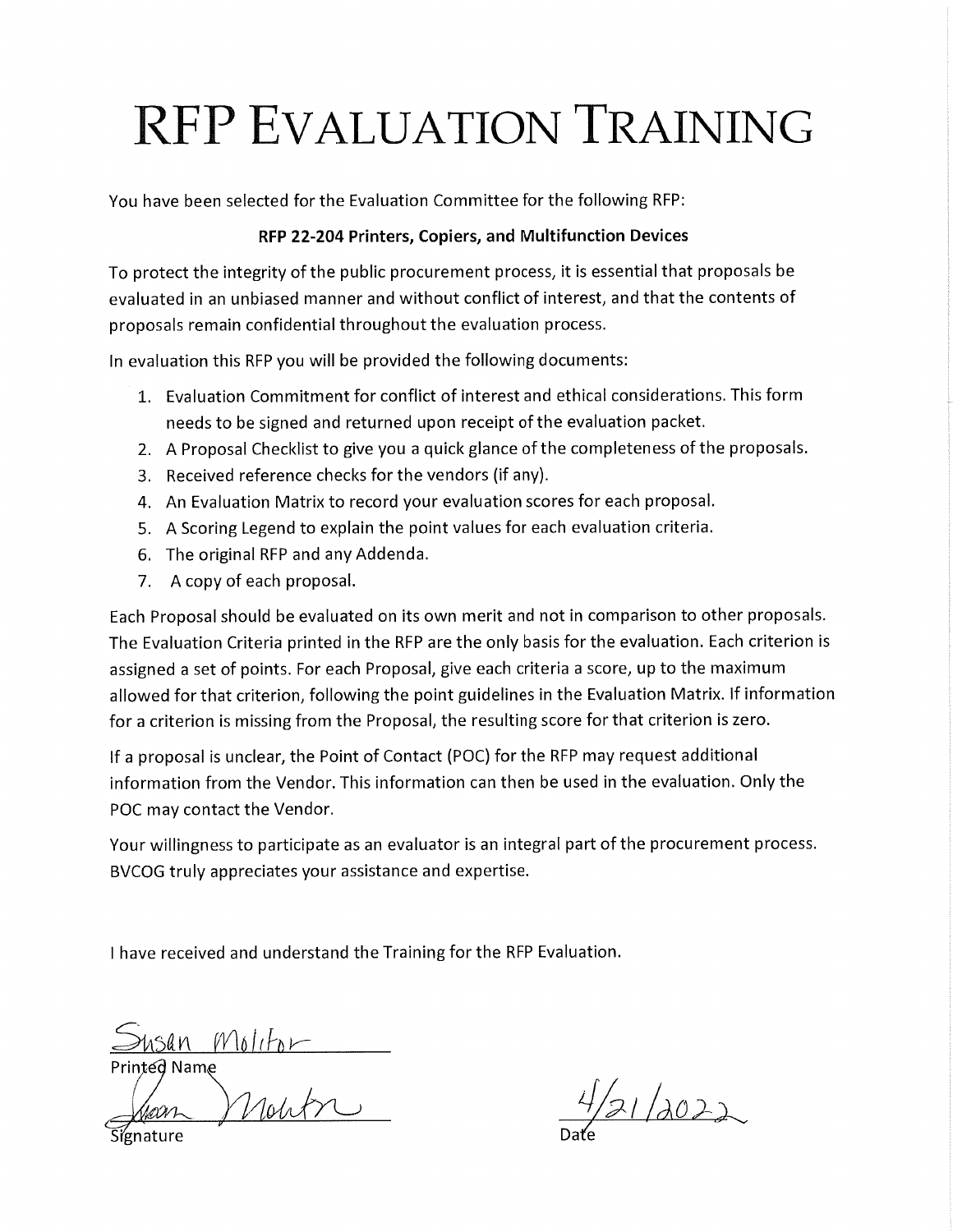### RFP 22-204 PRINTERS, COPIERS, AND MULTIFUNCTION **DEVICES**

As a member of the Evaluation Committee, you agree to abide by the following guidelines:

- Do not inform anyone outside of Brazos Valley Council of Governments (BVCOG) that you are a voting member for this RFP. Do not divulge the names of any other voting members outside of BVCOG.
- Do not communicate with any of the Offerors except in a formal meeting scheduled by the **BVCOG Purchasing Director.**
- Keep the proposals, notes, and evaluation forms secure and confidential.
- Do not disclose any scoring information.
- Do not disclose any proposal until the final contract is executed.  $\mathbf{r}$
- Do not accept from anyone any benefit, financial or otherwise, as consideration for your  $\bullet$ evaluation of any proposal.

A conflict of interest or the appearance of a conflict of interest may occur if you are directly or indirectly involved with an organization that has submitted a proposal for evaluation. I certify that I, and to the best of my knowledge, members of my immediate family:

- $1.$ Are not current or former employees of any of the Offerors, and are not under consideration for employment with any of the Offerors.
- $2.$ Are not directors, officers, owners, partners, agents, or representatives of any of the Offerors.
- 3. Do not hold any stock or any financial interest in any of the Offerors.
- $\overline{4}$ . Do not have a relationship with someone who has a personal interest in the proposal. This includes any affiliation or relationship by marriage or through family membership, any business or professional partnership, close personal friendship, or any other relationship that you think might tend to affect your objectivity or judgment or may give an appearance of impropriety to someone viewing it from the outside the relationship.

I understand that my obligations under this certification are of a continuing nature. I will immediately notify the BVCOG Purchasing Director if at any time during the RFP process I encounter circumstances where my participation might result in a real, apparent, or potential conflict.

Susan Wlolitor

 $4/21/2021$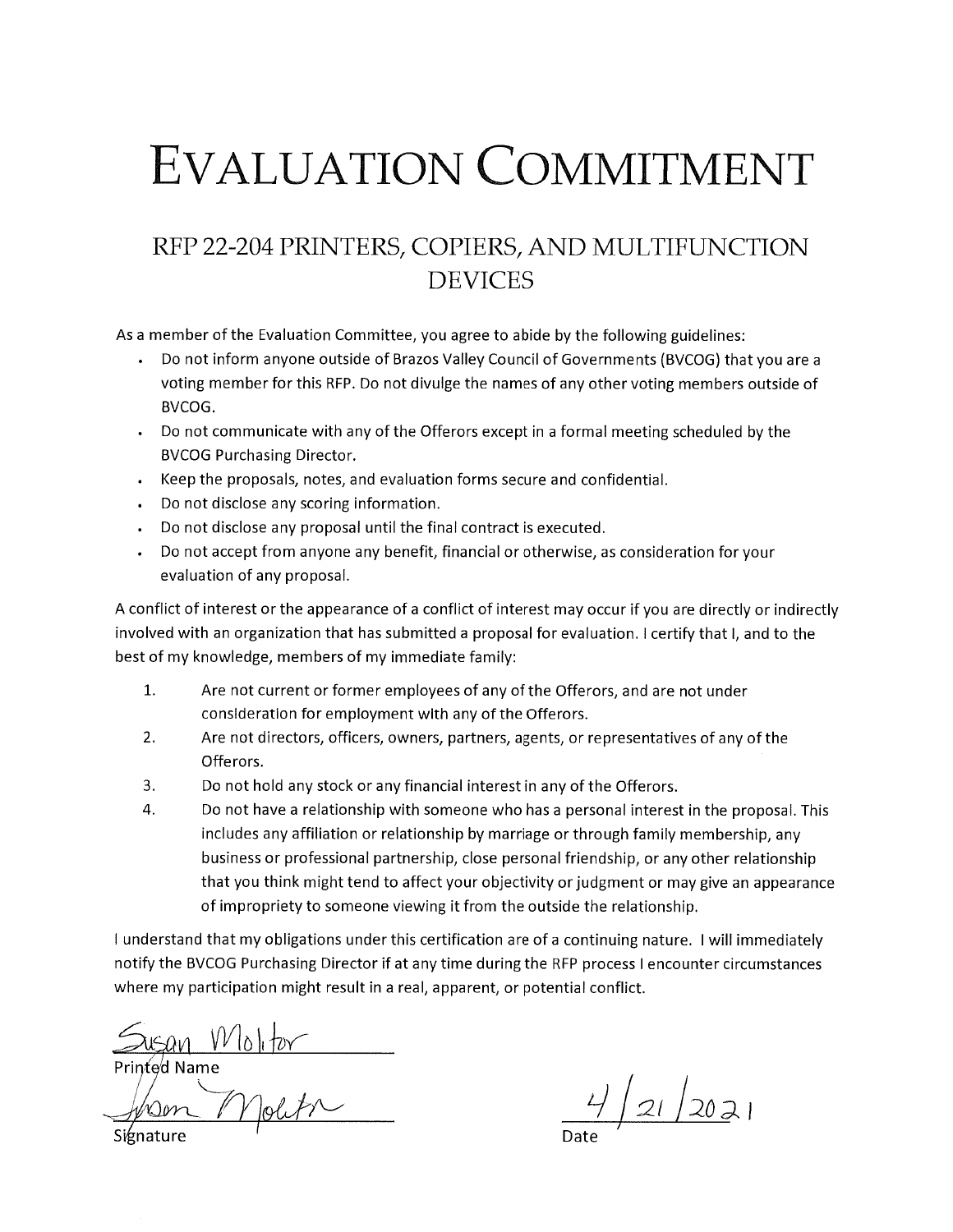

Purchasing Solutions Alliance

Procurement Susan Lightfoot, Program Administrator 3991 E. 29th Street, Bryan, TX 77802

### EVALUATION TABULATION

RFP No. 22-204 Printers, Copiers and Multifunction Devices RESPONSE DEADLINE: April 19, 2022 at 3:00 pm Report Generated: Friday, May 20, 2022

### VENDOR QUESTIONNAIRE PASS/FAIL

| <b>Question Title</b>                                   | <b>CTWP</b> | <b>Documation Inc.</b> | <b>UBEO Business Services</b> |
|---------------------------------------------------------|-------------|------------------------|-------------------------------|
| Vendor Technical Response                               | Pass        | Pass                   | Pass                          |
| <b>Ethics Policy</b>                                    | Pass        | Pass                   | Pass                          |
| Cost Proposal                                           | Pass        | Pass                   | Pass                          |
| References                                              | Pass        | Pass                   | Pass                          |
| Offeror Acknowledgment and<br>Certification Form        | Pass        | Pass                   | Pass                          |
| Conflict of Interest Questionnaire                      | Pass        | No Response            | Pass                          |
| Form 1295 Certificate of Interest<br>Parties Submission | Pass        | Pass                   | Pass                          |
| Form 1295 Certificate of Interested<br>Parties Form     | Pass        | Pass                   | Fail                          |
| End User Service Agreement                              | Pass        | No Response            | Pass                          |
| <b>Proposer Certifications</b>                          | Pass        | Pass                   | Pass                          |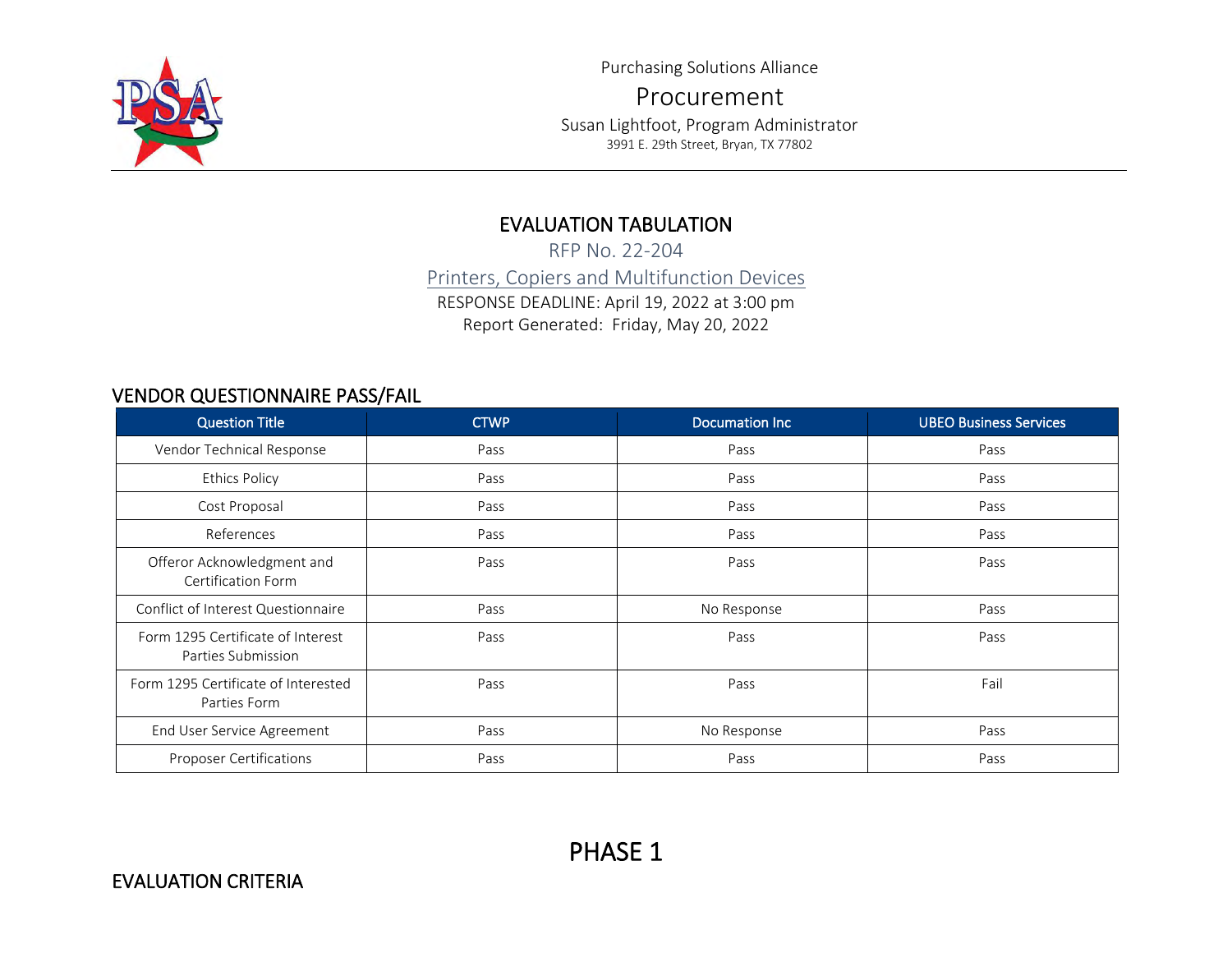| Criteria                                              | <b>Description</b>                                                                                                                                                                                                                                                                                                                                  | <b>Scoring Method</b> | <b>Weight (Points)</b> |
|-------------------------------------------------------|-----------------------------------------------------------------------------------------------------------------------------------------------------------------------------------------------------------------------------------------------------------------------------------------------------------------------------------------------------|-----------------------|------------------------|
| Vendor Experience and Qualifications                  | Offeror must have extensive<br>experience in supplying products to<br>government agencies, schools, and/or<br>universities to score all available<br>points. The Offeror must be financially<br>sound, to provide reasonable certainty<br>the company will have the ability to<br>provide excellent service throughout<br>the life of the contract. | Points Based          | 15 (15% of Total)      |
| Credentials of Staff to be Assigned to<br>the Account | Offeror's staff assigned to this<br>contract must be well qualified to<br>maintain the account and provide<br>appropriate service to customers.                                                                                                                                                                                                     | Points Based          | 5 (5% of Total)        |
| Variety and Quality of Equipment                      | Products and services must be highly<br>valuable to the customer. Equipment<br>is expected to be high quality and<br>current technology.                                                                                                                                                                                                            | Points Based          | 15 (15% of Total)      |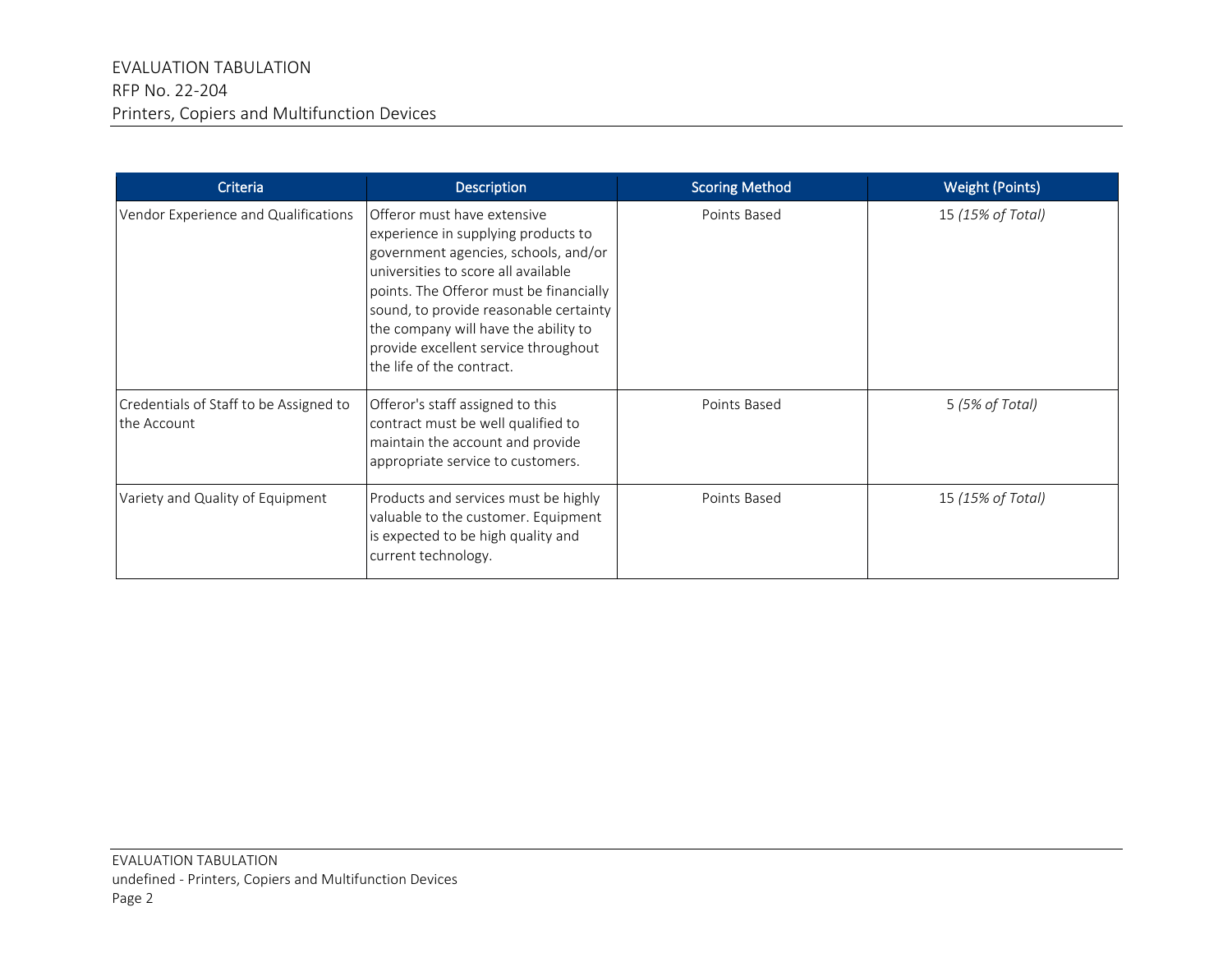| <b>Criteria</b>                   | <b>Description</b>                                                                                                                                                                                                                                                                                                                                                                                                                                                                                                                                                                                                         |              | <b>Weight (Points)</b> |  |  |
|-----------------------------------|----------------------------------------------------------------------------------------------------------------------------------------------------------------------------------------------------------------------------------------------------------------------------------------------------------------------------------------------------------------------------------------------------------------------------------------------------------------------------------------------------------------------------------------------------------------------------------------------------------------------------|--------------|------------------------|--|--|
| Value Added Products and Services | Offerors are encouraged to list and<br>provide detailed descriptions of any<br>additional products and/or services<br>you intend to provide that will<br>enhance and add value to this<br>Contract for PSA participating member<br>entities. These offerings will be<br>considered and evaluated. PSA<br>reserves the right to accept any or<br>reject additionally proposed products<br>or services in the best interest of PSA<br>and its participating member entities.<br>Examples include incentive programs,<br>prompt payment discounts,<br>environmentally friendly<br>products/programs and training<br>programs. | Points Based | 5 (5% of Total)        |  |  |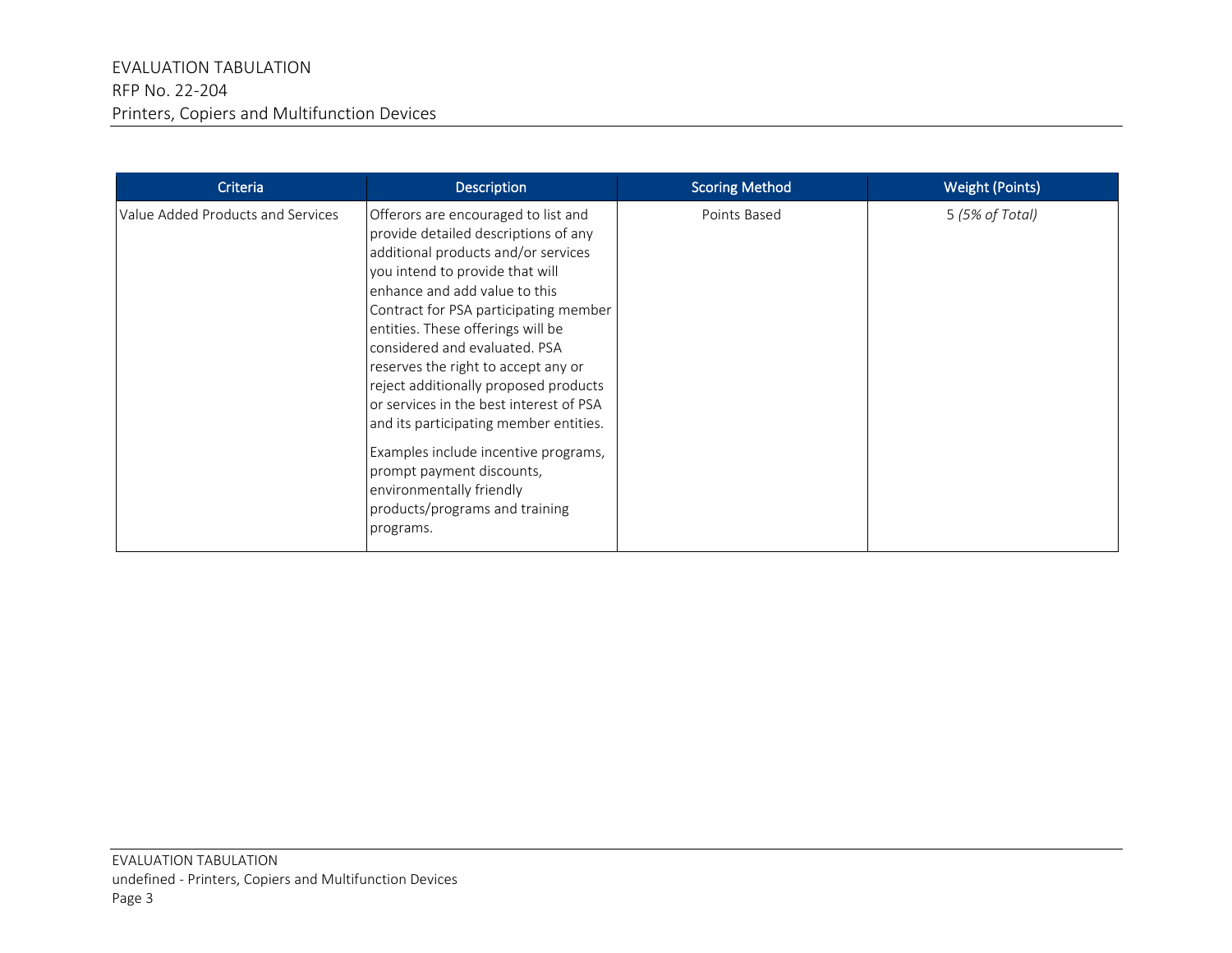| Criteria          | <b>Description</b>                                                                                                                                     | <b>Scoring Method</b> | <b>Weight (Points)</b> |  |  |
|-------------------|--------------------------------------------------------------------------------------------------------------------------------------------------------|-----------------------|------------------------|--|--|
| Technical Support | Technical support is critical to the on-<br>going operation of an organization.<br>Responses will be evaluated on the<br>following criteria:           | Points Based          | 20 (20% of Total)      |  |  |
|                   | Availability of Technical<br>$\bullet$<br>Support - Technical support<br>should respond quickly to<br>answer questions and<br>provide service.         |                       |                        |  |  |
|                   | Problem Resolution Time -<br>$\bullet$<br>Metrics will be considered for<br>the past calendar year.                                                    |                       |                        |  |  |
|                   | Credentials of Installation and<br>$\bullet$<br>Technical Staff - Staff will be<br>evaluated based on<br>experience, education, and<br>certifications. |                       |                        |  |  |
| Cost Proposal     | The total cost of the offered product<br>and services should be competitive.<br>Any optional or required additional<br>fees will be considered.        | Points Based          | 30 (30% of Total)      |  |  |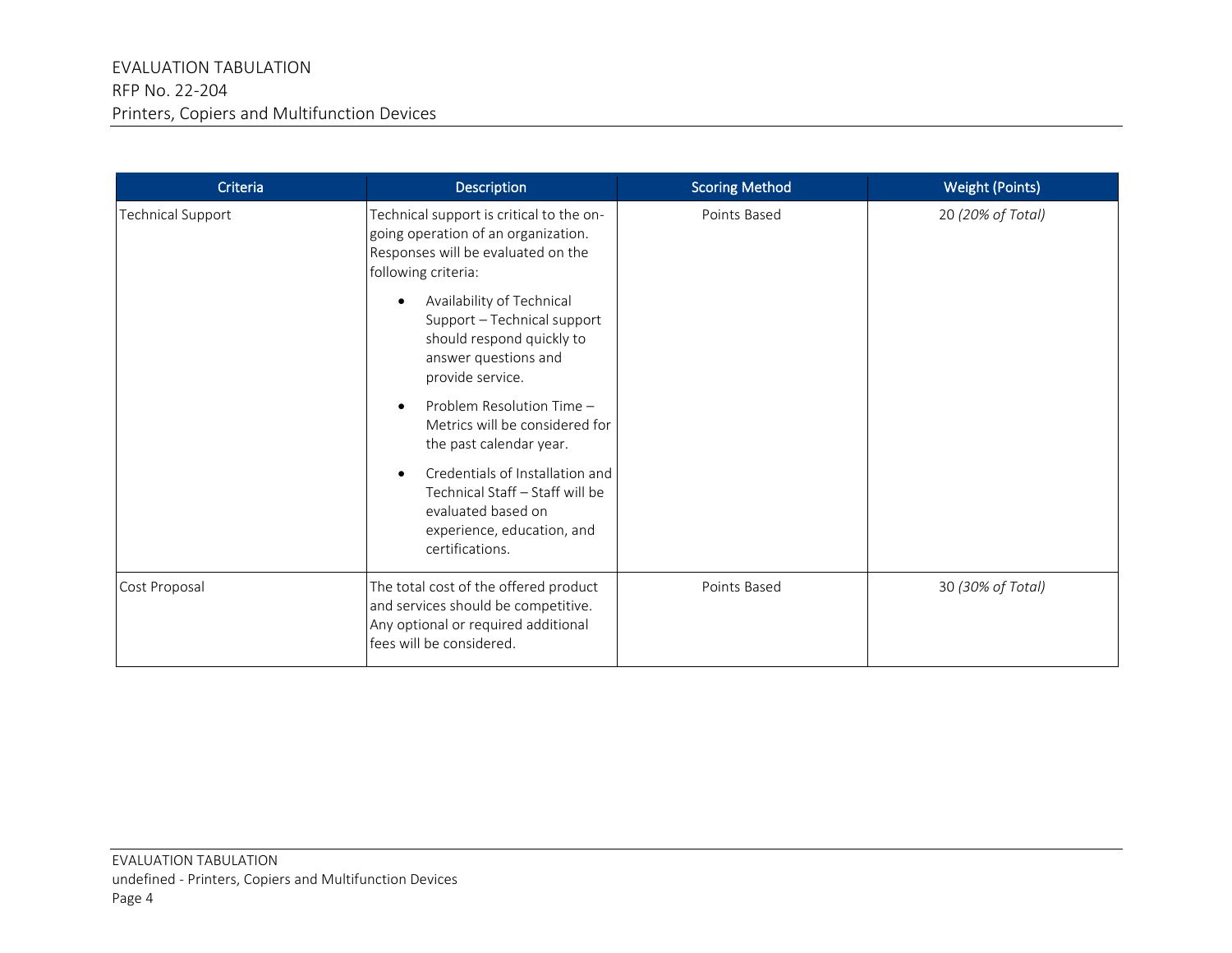| Criteria     | <b>Description</b>                                                                                                                                                                                                                                                                                                                                                                                                                                                                                                                                    | <b>Scoring Method</b> | <b>Weight (Points)</b> |
|--------------|-------------------------------------------------------------------------------------------------------------------------------------------------------------------------------------------------------------------------------------------------------------------------------------------------------------------------------------------------------------------------------------------------------------------------------------------------------------------------------------------------------------------------------------------------------|-----------------------|------------------------|
| Value to PSA | Points are awarded based on the<br>expected value of the resulting<br>contract to PSA. The following areas<br>may be taken into consideration:<br>Offeror can show how this<br>$\bullet$<br>resulting contract will be<br>significantly better in some<br>area than Offeror's existing<br>cooperative contracts, or<br>Offeror has no other<br>contracts with purchasing<br>cooperatives.<br>Effectiveness of the<br>$\bullet$<br>Marketing Proposal.<br>Likelihood of Offeror to<br>$\bullet$<br>generate additional sales<br>through the use of the | Points Based          | 10 (10% of Total)      |
|              | resulting contract.                                                                                                                                                                                                                                                                                                                                                                                                                                                                                                                                   |                       |                        |

### AGGREGATE SCORES SUMMARY

| Vendor                           | Evaluator 1 | <b>Evaluator 2</b> | <b>Evaluator 3</b> | Evaluator 4 | Evaluator 5 | <b>Total Score</b><br>(Max Score 100) |
|----------------------------------|-------------|--------------------|--------------------|-------------|-------------|---------------------------------------|
| <b>CTWP</b>                      | 64          | 76                 | 55                 | 65          | 70          | 66                                    |
| Documation Inc                   | 88          | 86                 | 86                 | 83          | 89          | 86.4                                  |
| <b>UBEO Business</b><br>Services | 88          | 89                 | 94                 | 94          | 89          | 90.8                                  |